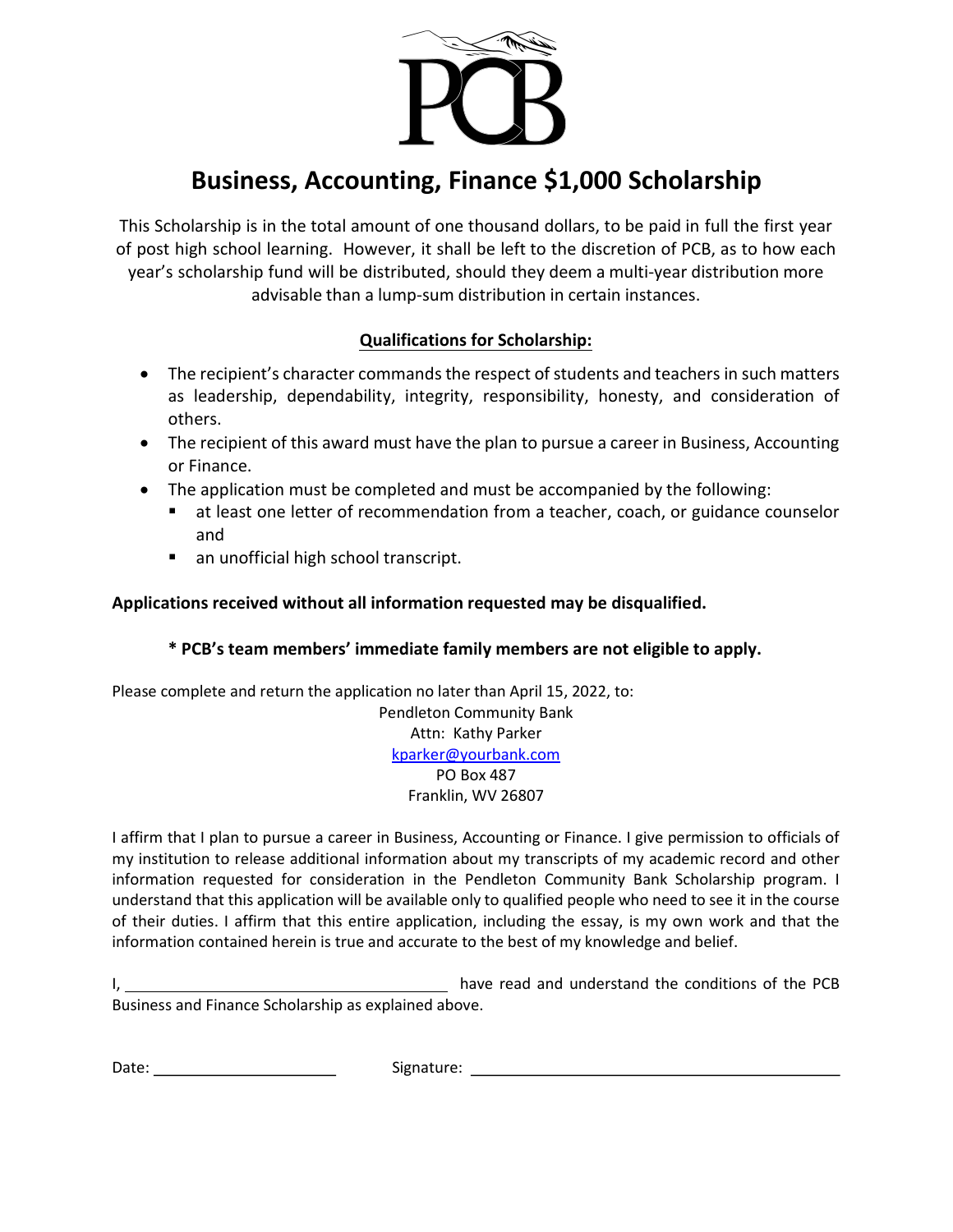| (Print / Type) |                                                                                                     |  |
|----------------|-----------------------------------------------------------------------------------------------------|--|
|                |                                                                                                     |  |
|                | PO Box Number, Street, Apartment Number                                                             |  |
|                |                                                                                                     |  |
|                | City, State, Zip Code                                                                               |  |
|                |                                                                                                     |  |
|                |                                                                                                     |  |
|                | Current Cumulative GPA: _______________ Number of College Credits Earned to Date: _________________ |  |
|                |                                                                                                     |  |
|                |                                                                                                     |  |
|                |                                                                                                     |  |

List high school activities (student government, sports, publications, school-sponsored community service programs, student-faculty committees, arts, music, etc.). List in descending order of significance.

| <b>Extracurricular Activities</b> | <b>School Year(s)</b> | Leadership / Recognition<br>(if applicable) |
|-----------------------------------|-----------------------|---------------------------------------------|
|                                   |                       |                                             |
|                                   |                       |                                             |
|                                   |                       |                                             |
|                                   |                       |                                             |
|                                   |                       |                                             |
|                                   |                       |                                             |
|                                   |                       |                                             |
|                                   |                       |                                             |
|                                   |                       |                                             |
|                                   |                       |                                             |
|                                   |                       |                                             |
|                                   |                       |                                             |
|                                   |                       |                                             |
|                                   |                       |                                             |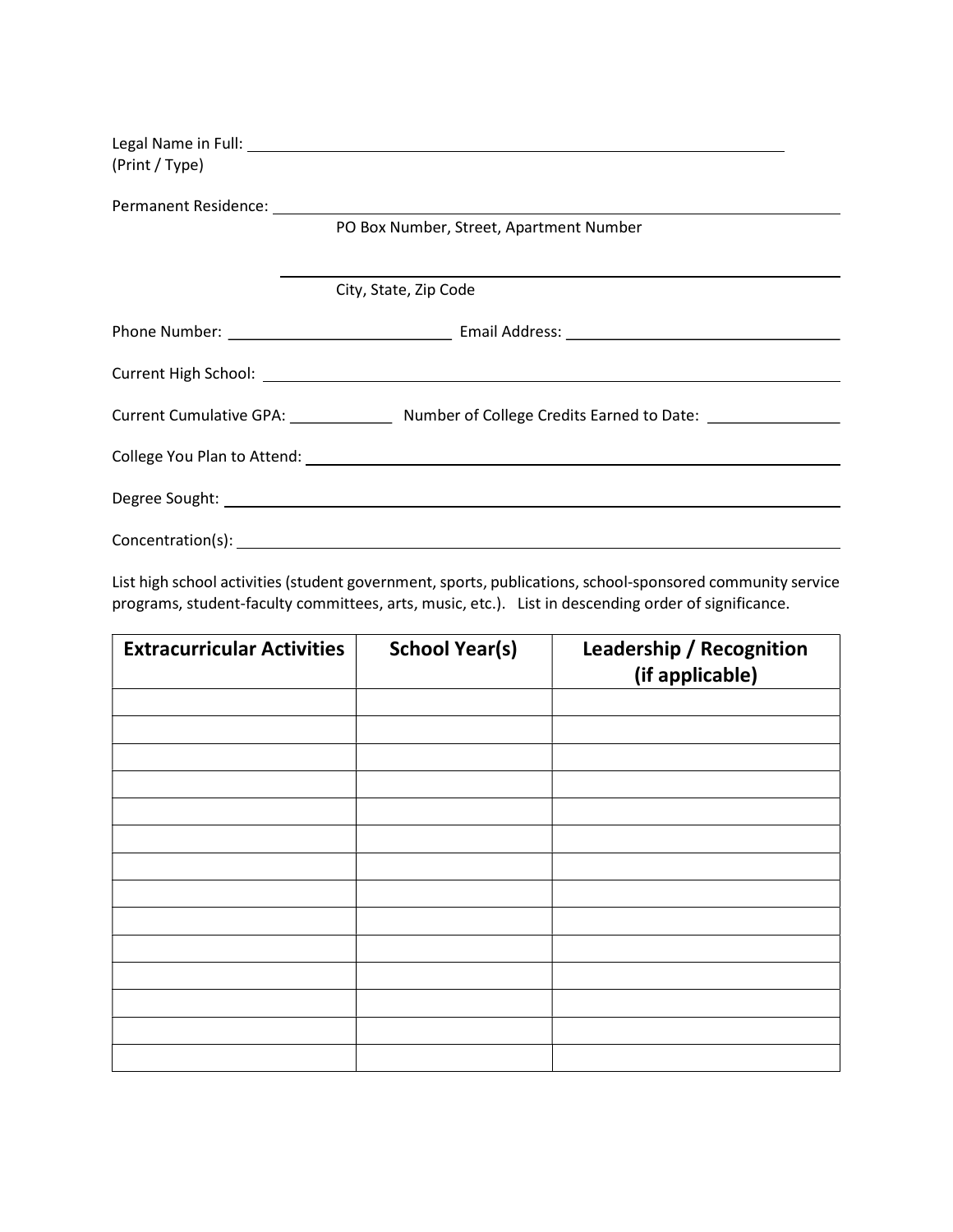List public service and community service / volunteer activities (homeless services, environmental protection/conservation, advocacy activities, work with religious organizations, etc.). Do not repeat items listed previously. List in descending order of significance.

| <b>Community Service /</b><br><b>Volunteer Activities</b> | <b>School Year(s)</b> | <b>Leadership / Recognition</b><br>(if applicable) |
|-----------------------------------------------------------|-----------------------|----------------------------------------------------|
|                                                           |                       |                                                    |
|                                                           |                       |                                                    |
|                                                           |                       |                                                    |
|                                                           |                       |                                                    |
|                                                           |                       |                                                    |
|                                                           |                       |                                                    |
|                                                           |                       |                                                    |

List awards, other scholarships, publications, or special recognitions you have received. List in descending order of significance.

List any employment or internship opportunities you have had. List in descending order of significance.

What do you hope to do and what position do you hope to have upon completing your studies?

Describe one example of your leadership.

 $\overline{a}$ 

 $\overline{a}$ 

 $\overline{a}$ 

 $\overline{a}$ 

 $\overline{a}$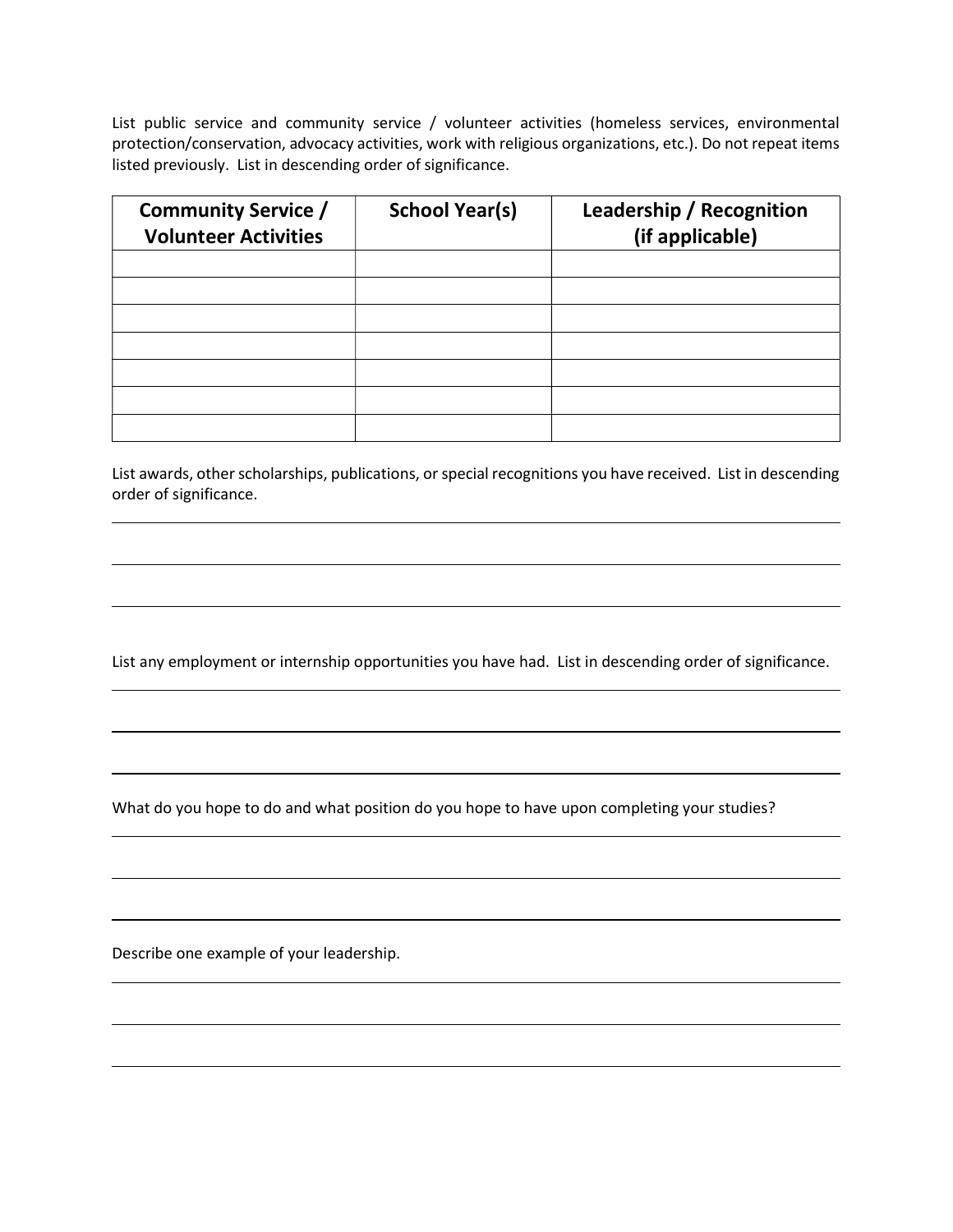What additional personal information do you wish to share with the Pendleton Community Bank Scholarship Committee?

 $\overline{a}$ 

Essay: In 400 words or less, discuss why you believe you should be chosen for the Pendleton Community Bank \$1,000 Business, Accounting or Finance Scholarship.